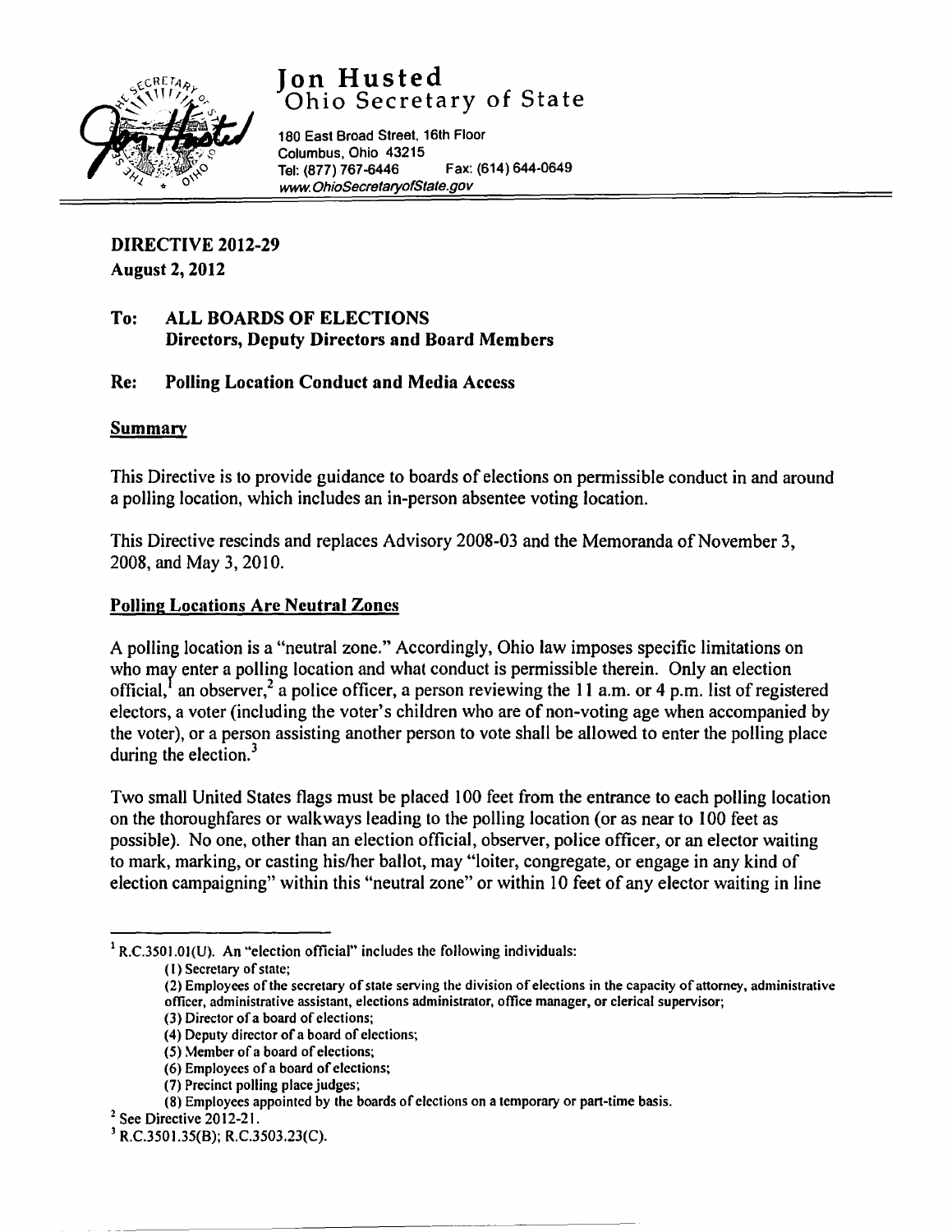to vote if the line of voters extends beyond the flags.<sup>4</sup> Ohio law prohibits anyone from soliciting or attempting to influence any elector's vote at a polling location and from preventing or delaying an elector from entering or leaving a polling location.<sup>5</sup>

#### Media Access to a Polling Location

Elections officials must grant members of the media reasonable access to polling locations. This mandate stems from a United States Court of Appeals decision, which held that the media must be granted "reasonable access \* \* \* for the purpose of news-gathering and reporting so long as [the members of the media] do not interfere with poll workers and voters as voters exercise their right to vote. $"$ <sup>6</sup>

In its decision, the court did not define "reasonable access." Therefore, a board of elections must consider the following factors to ensure that the voting process is not disrupted:

- whether the media representative is credentialed (i.e., is the person from an accredited media source); $<sup>7</sup>$ </sup>
- the length of time the media is present at a polling location;
- the length of voter lines at the polling location;
- the size and layout of the polling location;
- protecting voter secrecy during the media's presence;
- the conduct of the media representative; and
- the effect of the presence of the media on voters and election officials.

No person – including a representative of the media – may disrupt the voting process, interfere with the election, intimidate voters, or jeopardize the secrecy of any ballot. If a member of the media interferes with the administration of the election, intimidates a voter, or jeopardizes the secrecy of a ballot, he or she may be removed from the polling location. The media must respect a voter's right to privacy by requesting the voter's permission prior to recording the voter or the voter's actions while in or about the polling place.

No person may attempt to subvert the statutory observer process by attempting to gain access to a polling place as member of the media.

Precinct election officials should inform the Director and Deputy Director if the media visits a polling location.

#### Exit Polling at a Polling Location

Exit polling is not electioneering and is therefore permissible within 100 feet of the entrance to a polling location (i.e., within the area marked by the placement of two small U.S. flags). $8$ 

 $4$  R.C.3501.30(A)(4).

s R.C.3501.35(A); R.C.3599.24; R.C.3599.26.

<sup>&</sup>lt;sup>6</sup> Beacon Journal Publishing Company, Inc. v. Blackwell (6<sup>th</sup> Cir. 2004), 389 F.3d 683 at 685.

 $<sup>7</sup>$  A board of elections does not issue credentials to a member of the media. A member of the media already should</sup> possess press credentials. These credentials are sufficient to grant the member access to a polling location.

<sup>S</sup> *American Broadcasting Co., Inc. v. Blackwell* (S.D. Ohio 2006), 479 F.Supp.2d 719 at 744.